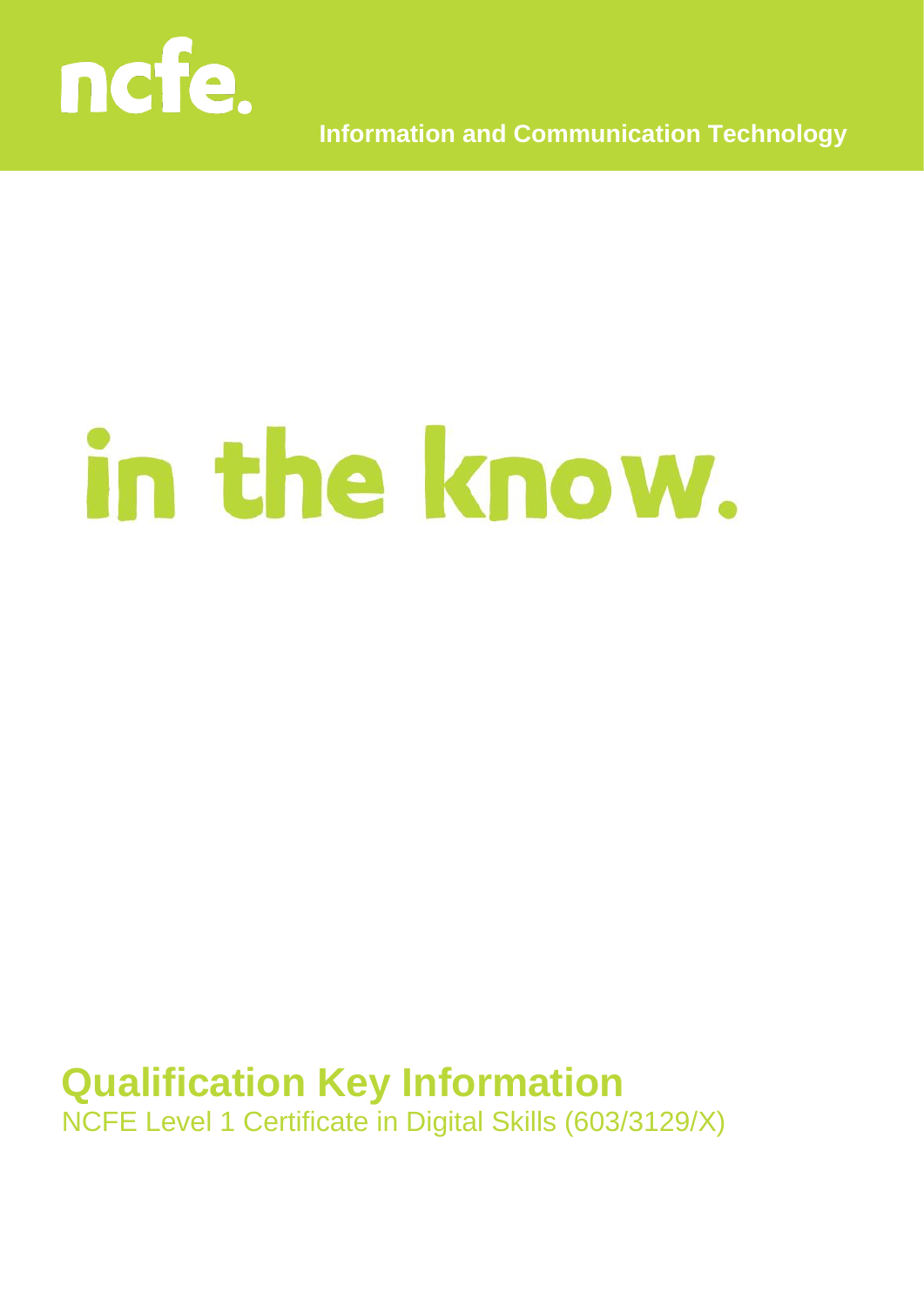### **Qualification overview**

#### **Things you need to know about this qualification**

| <b>Qualification number (QN)</b> | 603/3129/X                                                                                                                                                                                                                                                               |
|----------------------------------|--------------------------------------------------------------------------------------------------------------------------------------------------------------------------------------------------------------------------------------------------------------------------|
| <b>Qualification Title</b>       | NCFE Level 1 Certificate in Digital Skills                                                                                                                                                                                                                               |
| Total Qualification Time (TQT)   | 150                                                                                                                                                                                                                                                                      |
| Guided Learning Hours (GLH)      | 120                                                                                                                                                                                                                                                                      |
| <b>Entry Guidance</b>            | There are no specific recommended prior learning requirements<br>for this qualification. However, learners may find it helpful if<br>they've already achieved an Entry Level qualification in ICT.<br>This qualification is suitable for learners aged pre-16 and above. |
| Funding                          | This qualification may be eligible for funding. For further<br>guidance on funding, please contact your local funding provider.                                                                                                                                          |

#### **Qualification purpose**

The purpose of this qualification is to allow learners to demonstrate understanding of, and competency in, digital literacy skills. It will help learners progress to a work role where digital literacy skills are required.

#### **Qualification structure and how to achieve**

To be awarded the NCFE Level 1 Certificate in Digital Skills, learners are required to successfully complete 4 mandatory units and one of the two optional units, 5 and 6.

#### **Mandatory units**

|         | Unit No Unit title                                      |
|---------|---------------------------------------------------------|
| Unit 01 | Find and use information                                |
| Unit 02 | Safety and security when using data and digital devices |
| Unit 03 | Communicating and collaborating online                  |
| Unit 04 | Using word processing software                          |

#### **Optional units**

| l Unit No Unit title                 |
|--------------------------------------|
| Unit 05 Using a computer             |
| Unit 06   Digital career development |